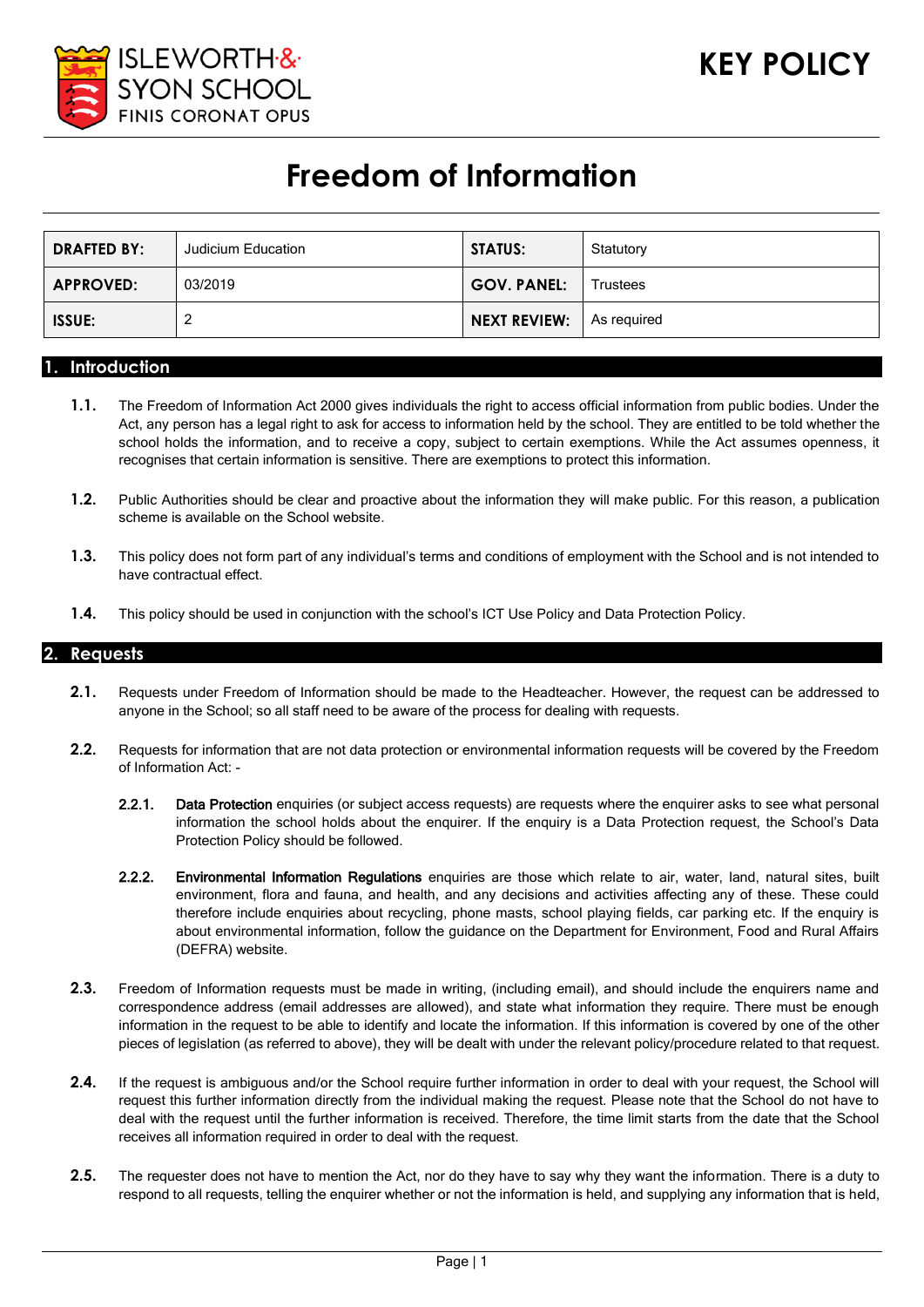except where exemptions apply. There is a time limit of 20 working days, excluding school holidays, for responding to the request.

# **3. Information**

- **3.1.** Provided all requirements are met for a valid request to be made, the School will provide the information that it holds (unless an exemption applies).
- **3.2.** "Holding" information means information relating to the business of the school:
	- That the school has created; or
	- That the school has received from another body or person; or
	- Held by another body on the school's behalf.
- **3.3.** Information means both hard copy and digital information, including email.
- **3.4.** If the information is held by another public authority, such as the Local Authority, first check with them they hold it, then transfer the request to them. If this applies, the School will notify the enquirer that they do not hold the information and to whom they have transferred the request. The School will continue to answer any parts of the enquiry in respect of information it does hold.
- **3.5.** When the School does not hold the information, it has no duty to create or acquire it; just to answer the enquiry, although a reasonable search will be made before confirming whether the School has the information requested.
- **3.6.** If the information requested is already in the public domain, for instance through the Publication Scheme or on the School's website, the School will direct the enquirer to the information and explain how to access it.
- **3.7.** The requester has the right to be told if the information requested, is held by the School (subject to any of the exemptions). This obligation is known as the school's "duty to confirm or deny" that it holds the information. However, the school does not have to confirm or deny if:
	- The exemption is an absolute exemption; or
	- In the case of qualified exemptions, confirming or denying would itself disclose exempted information.

# **4. Vexatious Requests**

- **4.1.** There is no obligation on the School to comply with vexatious requests. A vexatious request is one which is designed to cause inconvenience, harassment or expense rather than to obtain information, and would require a substantial diversion of resources or would otherwise undermine the work of the school. This however, does not provide an excuse for bad records management.
- **4.2.** In addition, the School do not have to comply with repeated identical or substantially similar requests from the same applicant unless a "reasonable" interval has elapsed between requests.

## **5. Fees**

- **5.1.** The School may charge the requester a fee for providing the requested information. This will be dependent on whether the staffing costs in complying with the request exceeds the "threshold." The threshold is currently £450 with staff costs calculated at a fixed rate of £25 per hour (therefore 18 hours' work is required before the threshold is reached).
- **5.2.** If a request would cost less than the threshold, then the school can only charge for the cost of informing the applicant whether the information is held, and communicating the information to the applicant (e.g. photocopying, printing and postage costs).
- **5.3.** When calculating costs/threshold, the School can take account of the staff costs/time in determining whether the information is held by the School, locating and retrieving the information, and extracting the information from other documents. The School will not take account of the costs involved with considering whether information is exempt under the Act.
- **5.4.** If a request would cost more than the appropriate limit, (£450) the school can turn the request down, answer and charge a fee or answer and waive the fee.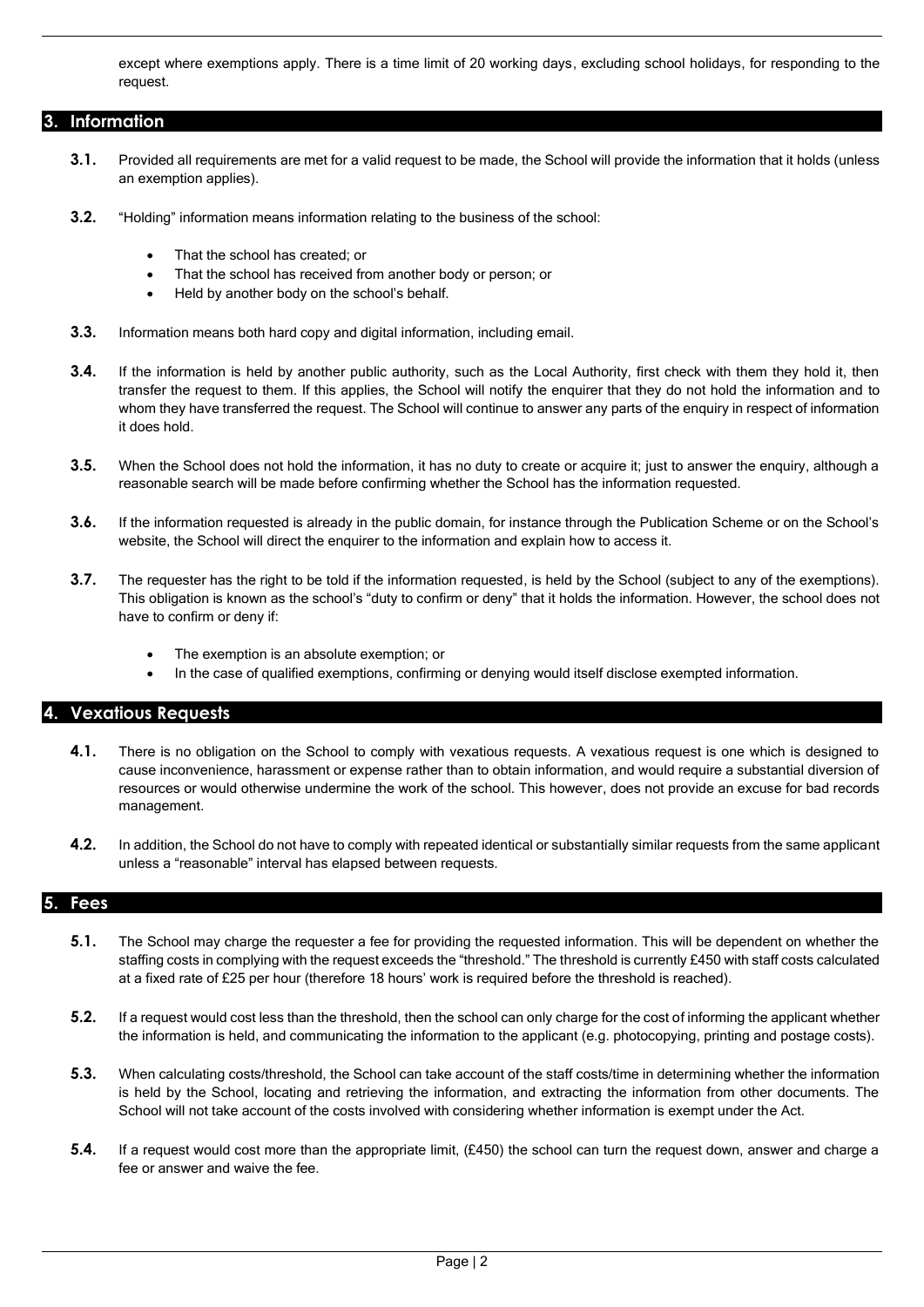- **5.5.** If the School are going to charge, they will send the enquirer a fees notice. The School do not have to comply with the request until the fee has been paid. More details on fees can be found on the Information Commissioner's Office (ICO) website.
- **5.6.** If planning to turn down a request for cost reasons, or charge a high fee, you should contact the applicant in advance to discuss whether they would prefer the scope of the request to be modified so that, for example, it would cost less than the appropriate limit.
- **5.7.** Where two or more requests are made to the School by different people who appear to be acting together or as part of a campaign the estimated cost of complying with any of the requests may be taken to be the estimated total cost of complying with them all.

# **6. Time Limits**

- **6.1.** Compliance with a request must be prompt and within the time limit of 20 working days (excluding school holidays). Failure to comply could result in a complaint by the requester to the Information Commissioner. The response time starts from the time the request is received.
- **6.2.** Where the School has asked the enquirer for more information to enable it to answer, the 20 working days' start time begins when this further information has been received.
- **6.3.** If some information is exempt this will be detailed in the School's response.
- **6.4.** If a qualified exemption applies and the School need more time to consider the public interest test, the School will reply in 20 working days stating that an exemption applies but include an estimate of the date by which a decision on the public interest test will be made. This should be within a "reasonable" time.
- **6.5.** Where the School has notified the enquirer that a charge is to be made, the time period stops until payment is received.

## **7. Third Party Data**

- **7.1.** Consultation of third parties may be required if their interests could be affected by release of the information requested, and any such consultation may influence the decision.
- **7.2.** Consultation will be necessary where:
	- Disclosure of information may affect the legal rights of a third party, such as the right to have certain information treated in confidence or rights under Article 8 of the European Convention on Human Rights;
	- The views of the third party may assist the School to determine if information is exempt from disclosure; or
	- The views of the third party may assist the School to determine the public interest test.
- **7.3.** Personal information requested by third parties is also exempt under this policy where release of that information would breach the Data Protection Act. If a request is made for a document (e.g. Governing Body minutes) which contains personal information whose release to a third party would breach the Data Protection Act, the document may be issued by blanking out the relevant personal information as set out in the redaction procedure.

#### **8. Exemptions**

- **8.1.** The presumption of the Freedom of Information Act is that the School will disclose information unless the Act provides a specific reason to withhold it. The Act recognises the need to preserve confidentiality and protect sensitive material in certain circumstances.
- **8.2.** The School may refuse all/part of a request, if one of the following applies: -
	- 1) There is an exemption to disclosure within the act;
	- 2) The information sought is not held;
	- 3) The request is considered vexatious or repeated; or
	- 4) The cost of compliance exceeds the threshold.
- **8.3.** A series of exemptions are set out in the Act which allow the withholding of information in relation to an enquiry. Some are very specialised in their application (such as national security) and would not usually be relevant to schools.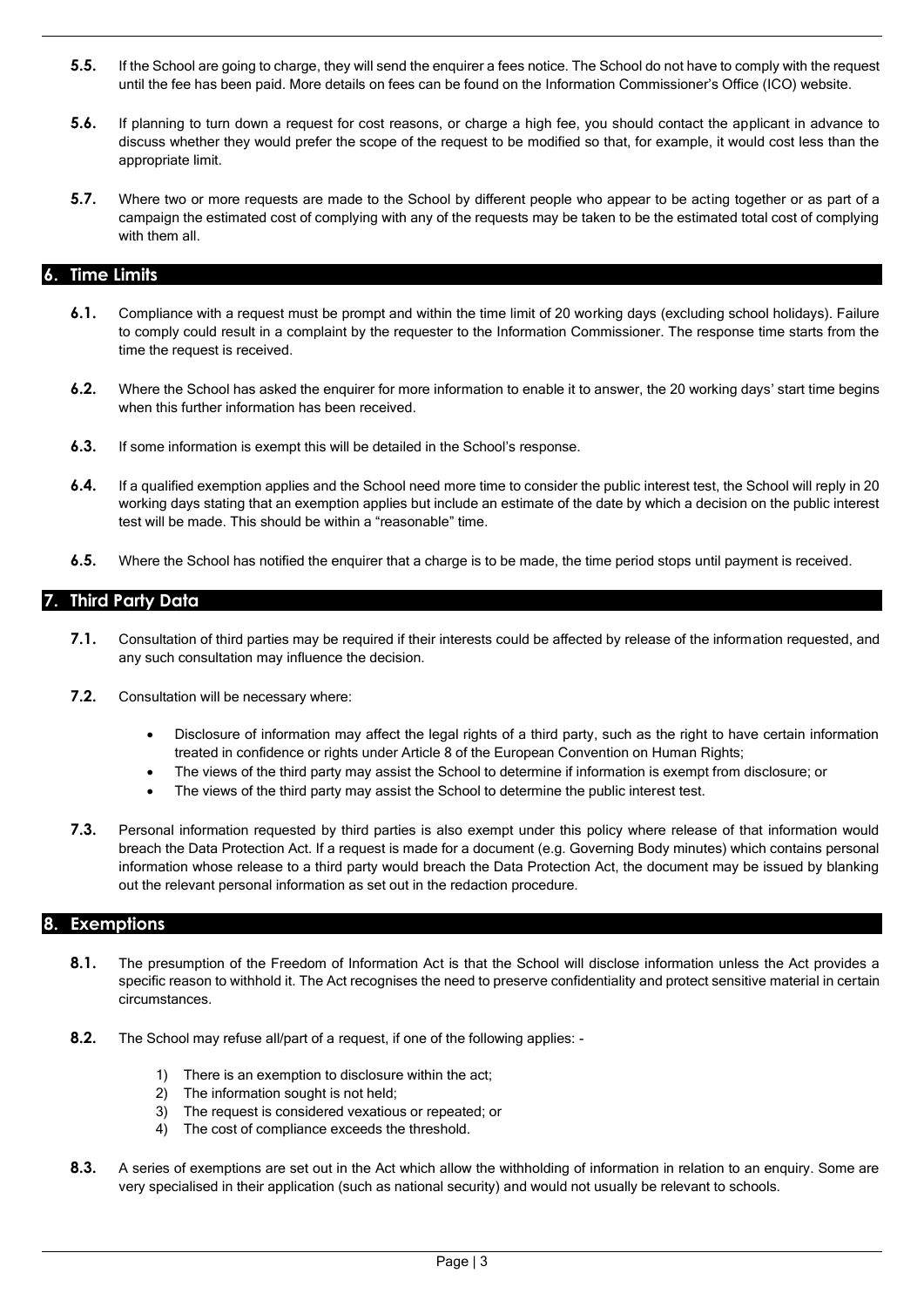- **8.4.** There are two general categories of exemptions:
	- 1) Absolute: where there is no requirement to confirm or deny that the information is held, disclose the information or consider the public interest; and
	- 2) Qualified: where, even if an exemption applies, there is a duty to consider the public interest in disclosing information.

#### **8.5. ABSOLUTE EXEMPTIONS**

- 8.5.1. There are eight absolute exemptions set out in the Act. However, the following are the only absolute exemptions which will apply to the School: -
	- Information accessible to the enquirer by other means (for example by way of the School's Publication Scheme);
	- National Security/Court Records;
	- Personal information (i.e. information which would be covered by the Data Protection Act);
	- Information provided in confidence.
- 8.5.2. If an absolute exemption exists, it means that disclosure is not required by the Act. However, a decision could be taken to ignore the exemption and release the information taking into account all the facts of the case if it is felt necessary to do so.

#### **8.6. QUALIFIED EXEMPTIONS**

- 8.6.1. If one of the exemptions below applies (i.e. a qualified disclosure), there is also a duty to consider the public interest in confirming or denying that the information exists and in disclosing information.
- 8.6.2. The qualified exemptions under the Act which would be applicable to the School are: -
	- Information requested is intended for future publication (and it is reasonable in all the circumstances for the requester to wait until such time that the information is actually published);
	- Reasons of National Security;
	- Government/International Relations;
	- Release of the information is likely to prejudice any actual or potential legal action or formal investigation involving the School;
	- Law enforcement (i.e. if disclosure would prejudice the prevention or detection of crime, the prosecution of offenders or the administration of justice);
	- Release of the information would prejudice the ability of the School to carry out an effective audit of its accounts, resources and functions;
	- For Health and Safety purposes;
	- Information requested is Environmental information;
	- Information requested is subject to Legal professional privilege; and
	- For "Commercial Interest" reasons.
- 8.6.3. Where the potential exemption is a qualified exemption, the School will consider the public interest test to identify if the public interest in applying the exemption outweighs the public interest in disclosing it.
- 8.6.4. In all cases, before writing to the enquirer, the person given responsibility by the School for dealing with the request will need to ensure that the case has been properly considered, and that the reasons for refusal, or public interest test refusal, are sound.

## **9. Refusal**

- **9.1.** If it is decided to refuse a request, the School will send a refusals notice, which must contain
	- The fact that the responsible person cannot provide the information asked for;
	- Which exemption(s) apply;
	- Why the exemption(s) apply to this enquiry (if it is not self-evident);
	- Reasons for refusal; and
	- The School's complaints procedure.